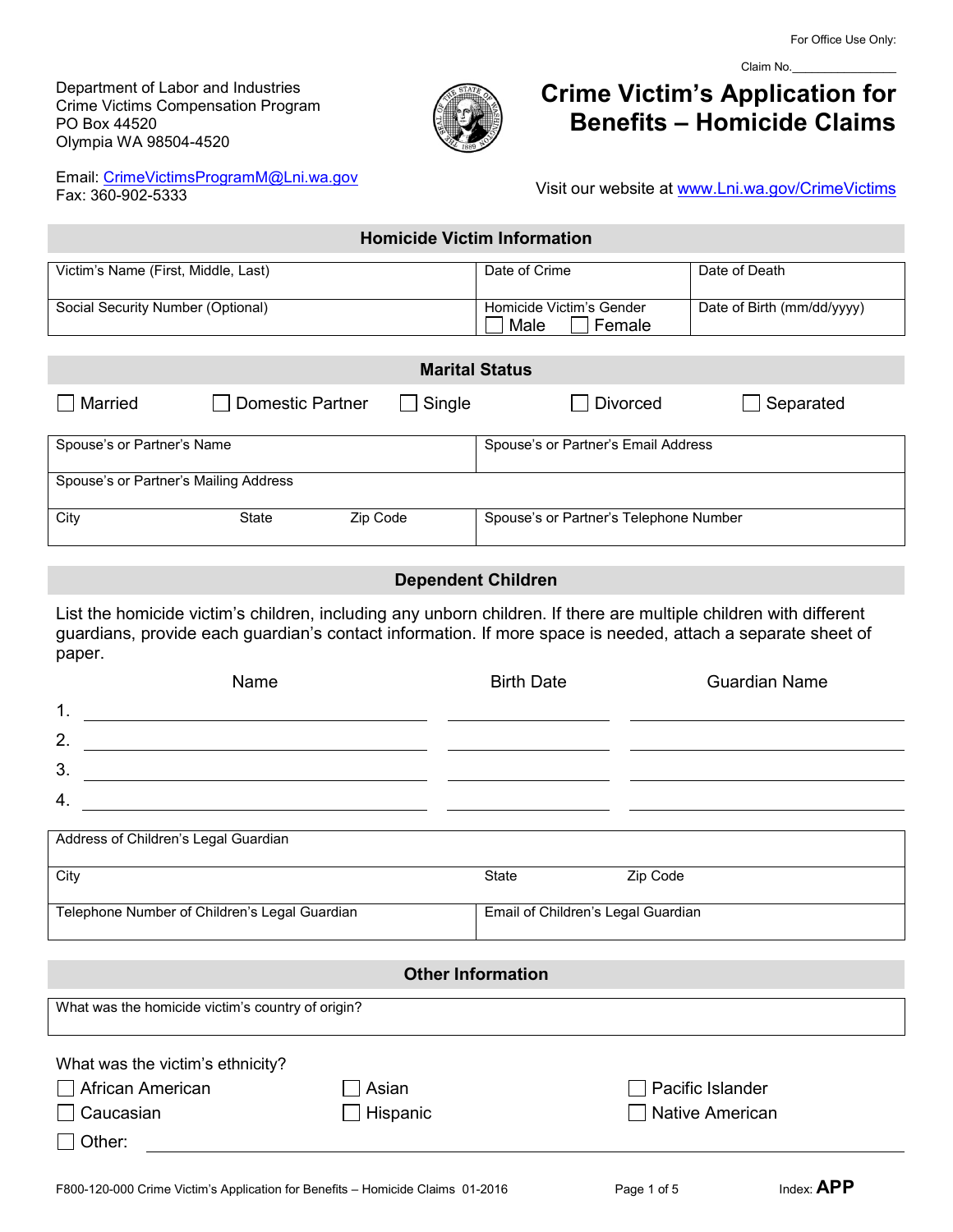For Office Use Only:

Claim No.

| Name of Person Applying on Behalf of the Deceased Victim                                                                                                                    |                                                           |                                  |                                 |                                    |
|-----------------------------------------------------------------------------------------------------------------------------------------------------------------------------|-----------------------------------------------------------|----------------------------------|---------------------------------|------------------------------------|
| Preferred Language (if not English)                                                                                                                                         |                                                           | Relationship to Deceased Victim  |                                 |                                    |
| <b>Mailing Address</b>                                                                                                                                                      |                                                           |                                  |                                 |                                    |
| City                                                                                                                                                                        |                                                           | <b>State</b>                     | Zip Code                        |                                    |
| Telephone Number                                                                                                                                                            |                                                           | <b>Email Address</b>             |                                 |                                    |
|                                                                                                                                                                             |                                                           |                                  |                                 |                                    |
| How did you find out about the Crime Victim's Program? (Check the box that applies)                                                                                         |                                                           |                                  |                                 |                                    |
| Police/Law Enforcement<br><b>Victim Witness Service</b>                                                                                                                     | <b>Prosecutor's Office</b><br><b>Health Care Provider</b> |                                  | Hospital                        | Victim Assistance Program Advocate |
| Other:                                                                                                                                                                      |                                                           |                                  |                                 |                                    |
|                                                                                                                                                                             | What benefits are you applying for?                       |                                  |                                 |                                    |
| Medical<br>Dental                                                                                                                                                           | <b>Mental Health</b>                                      | Wage Loss                        | <b>Burial Benefits</b>          | <b>Grief Counseling</b>            |
|                                                                                                                                                                             | <b>Medical Treatment Related to the Crime Injury</b>      |                                  |                                 |                                    |
| If the homicide victim received medical treatment prior to death for the crime injury, please list the health care<br>provider(s) below. Attach additional pages if needed. |                                                           |                                  |                                 |                                    |
| <b>Provider Name</b>                                                                                                                                                        |                                                           | <b>Telephone Number</b>          |                                 | City                               |
|                                                                                                                                                                             |                                                           |                                  |                                 |                                    |
|                                                                                                                                                                             |                                                           |                                  |                                 |                                    |
|                                                                                                                                                                             |                                                           | <b>Crime Information</b>         |                                 |                                    |
| Date of Incident (mm/dd/yyyy)                                                                                                                                               | Date Reported (mm/dd/yyyy)                                | Time<br><b>AM</b>                | PM                              | Date of Death (mm/dd/yyyy)         |
| <b>Crime Location Address</b>                                                                                                                                               |                                                           |                                  |                                 |                                    |
| City                                                                                                                                                                        |                                                           | State                            | Zip Code                        |                                    |
| Did the crime occur on the job?<br>Yes<br>No                                                                                                                                |                                                           |                                  |                                 |                                    |
| Name of Law Enforcement Agency (Check the box below for the type of agency)                                                                                                 |                                                           |                                  |                                 |                                    |
| Police<br><b>Washington State Patrol</b><br>Officer's Name                                                                                                                  | Telephone Number                                          | Federal Bureau of Investigations | Sheriff<br><b>Report Number</b> | <b>Tribal Police</b>               |
| <b>Type of Crime</b>                                                                                                                                                        |                                                           |                                  |                                 |                                    |
| Murder<br><b>Vehicular Assault</b>                                                                                                                                          |                                                           |                                  |                                 |                                    |
| Brief Description of the Crime                                                                                                                                              |                                                           |                                  |                                 |                                    |
|                                                                                                                                                                             |                                                           |                                  |                                 |                                    |
| Weapon Used                                                                                                                                                                 | Area of the Body Injured                                  |                                  | Offender's Name                 |                                    |
|                                                                                                                                                                             |                                                           |                                  |                                 | חה                                 |

**Person Applying for Benefits of the Homicide Victim**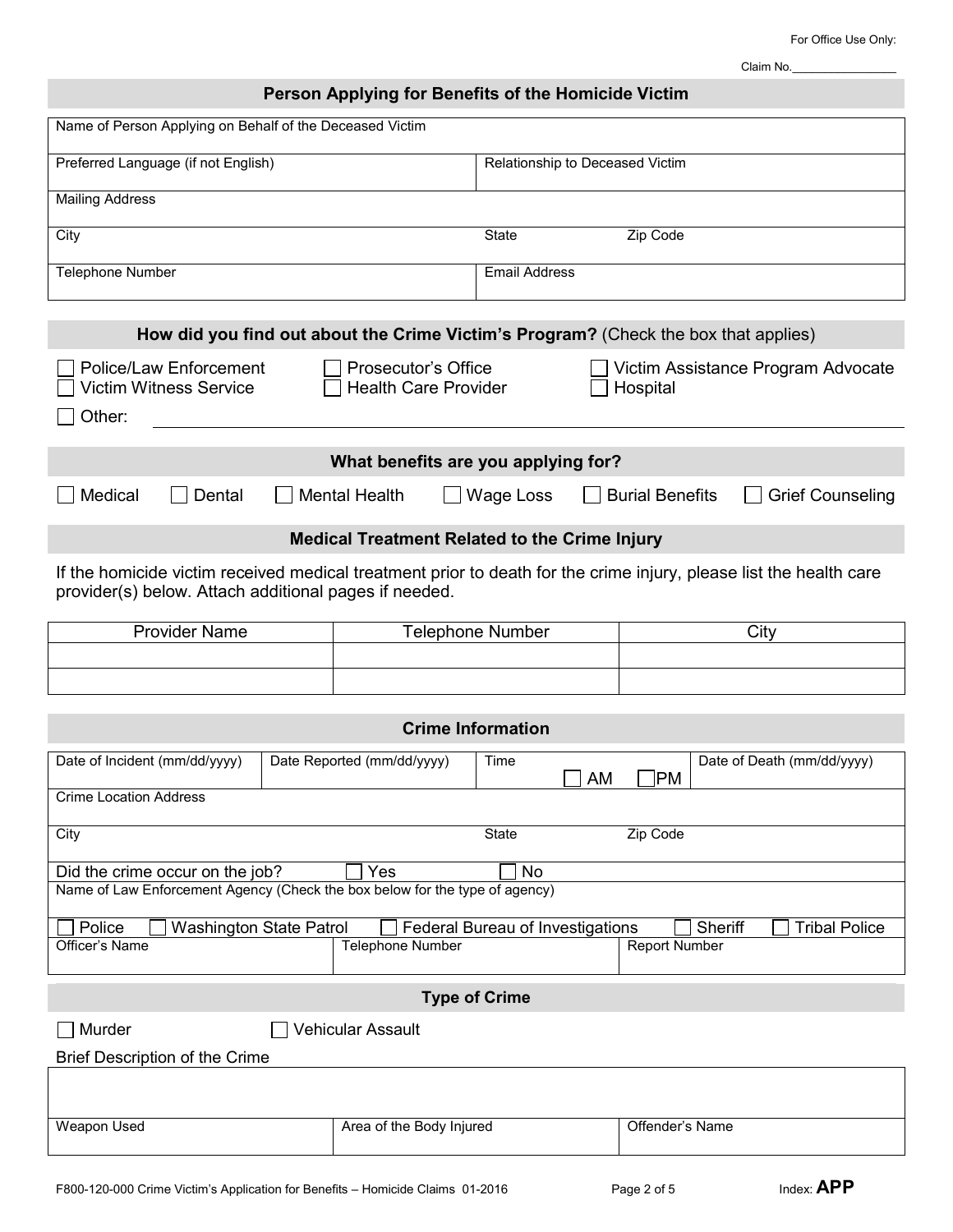For Office Use Only:

Claim No.

|                                                                                                                                                                                                                                                                                                           | <b>Attorney Information</b> |          |  |  |
|-----------------------------------------------------------------------------------------------------------------------------------------------------------------------------------------------------------------------------------------------------------------------------------------------------------|-----------------------------|----------|--|--|
| Is there any attorney representing the estate of the homicide victim?                                                                                                                                                                                                                                     | $\Box$ Yes                  | No       |  |  |
| <b>Attorney Name</b>                                                                                                                                                                                                                                                                                      |                             |          |  |  |
| <b>Email Address</b>                                                                                                                                                                                                                                                                                      | Telephone Number            |          |  |  |
| Address                                                                                                                                                                                                                                                                                                   |                             |          |  |  |
| City                                                                                                                                                                                                                                                                                                      | <b>State</b>                | Zip Code |  |  |
|                                                                                                                                                                                                                                                                                                           | <b>Wage Information</b>     |          |  |  |
| Only the spouse, domestic partner, or minor children may be eligible for wage replacement benefits. For these<br>benefits, the homicide victim must have been employed on the date of the crime.                                                                                                          |                             |          |  |  |
| Please fill out this section only if the homicide victim was employed or self-employed at the time of the crime<br>and the spouse, domestic partner, or minor children are applying for wage loss benefits. We may contact the<br>employer if necessary. If you have concerns about this, please call us. |                             |          |  |  |
| Was the victim employed on the date of the crime?                                                                                                                                                                                                                                                         | Yes<br><b>No</b>            |          |  |  |
| If yes and you are requesting wage replacement benefits, provide the following employer information:<br><b>Employer Name</b>                                                                                                                                                                              | <b>Contact Name</b>         |          |  |  |
| <b>Employer Address</b>                                                                                                                                                                                                                                                                                   |                             |          |  |  |
| City                                                                                                                                                                                                                                                                                                      | State                       | Zip Code |  |  |
| <b>Telephone Number</b>                                                                                                                                                                                                                                                                                   | Date Last Worked            |          |  |  |

Days worked per week

Additional Earning From<br>
D Piecework D Tips

 $\mathbf{I}$ 

 $\Box$  \$50,001 – \$75,000  $\Box$  \$75,001 – \$100,000  $\Box$  \$100,000 or more

 $\frac{\$}{\$}$  Hour  $\Box$  Day  $\Box$  Week  $\Box$  Month Hours worked per day

Rate of pay

\$

Additional Earnings

Annual Income Level (Select One)<br> $\Box$  \$0 - \$20,000  $\Box$  \$20,001 - \$50,000

 $\Box$  Tips  $\Box$  Commission  $\Box$  Bonuses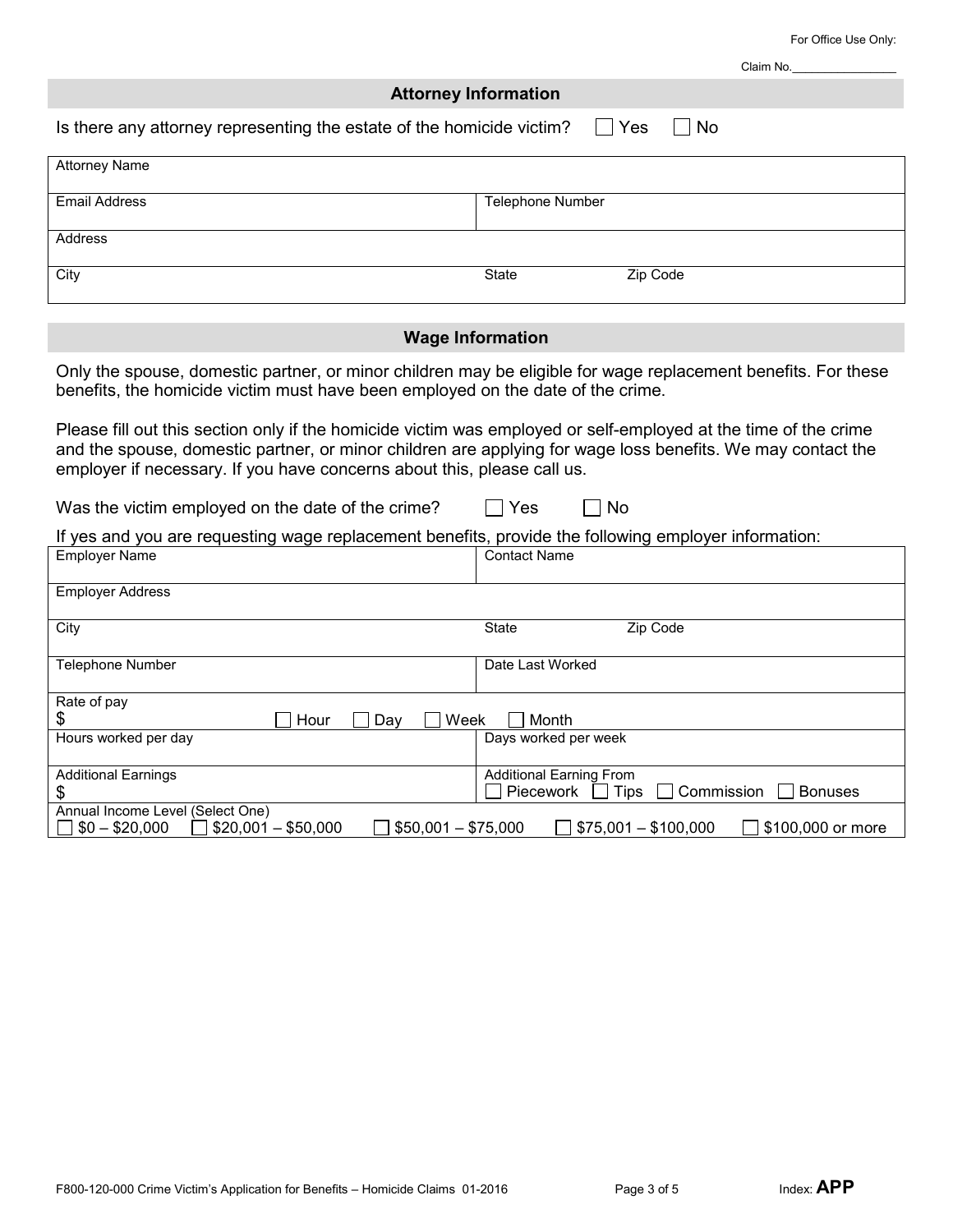## **Insurance Information**

#### **Providing this information will ensure proper payment of medical expenses.**

The Crime Victims Compensation Program is the payer of last resort. Providers should bill your primary insurance first. Please list all available coverage to include: health insurance, dental insurance, vision insurance; HCA/Medicaid, Veteran, Social Security, DSHS/public assistance, workers' compensation, Indian Health, automobile insurance (victim and offender), motorcycle insurance, life insurance, home insurance, renter's insurance. CVCP can only pay benefits after your insurance pays. Attach additional pages if needed.

Did the homicide victim have insurance?  $\Box$  Yes  $\Box$  No

If yes, list all available coverage including: health insurance, HCA/Medicaid, Medicare, Veterans, Social Security, DSHS/public assistance, workers' compensation, Indian health, vehicle insurance (victim and offender), life insurance, home owner's insurance, or renter's insurance. Attach additional pages if needed.

| Insurance Company Name | Policy Holder Name                                               |
|------------------------|------------------------------------------------------------------|
| Telephone Number       | Provide one of the following: Policyholder ID, Group No., or SSN |
| Insurance Company Name | Policy Holder Name                                               |
| Telephone Number       | Provide one of the following: Policyholder ID, Group No., or SSN |

## **Funeral/Burial Expenses**

**To receive payment, send an itemized statement within 12 months of the homicide or the release of the remains.**

| Name of Funeral Home          | <b>Telephone Number</b> |          |
|-------------------------------|-------------------------|----------|
| <b>Funeral Home's Address</b> |                         |          |
| City                          | <b>State</b>            | Zip Code |

Notes